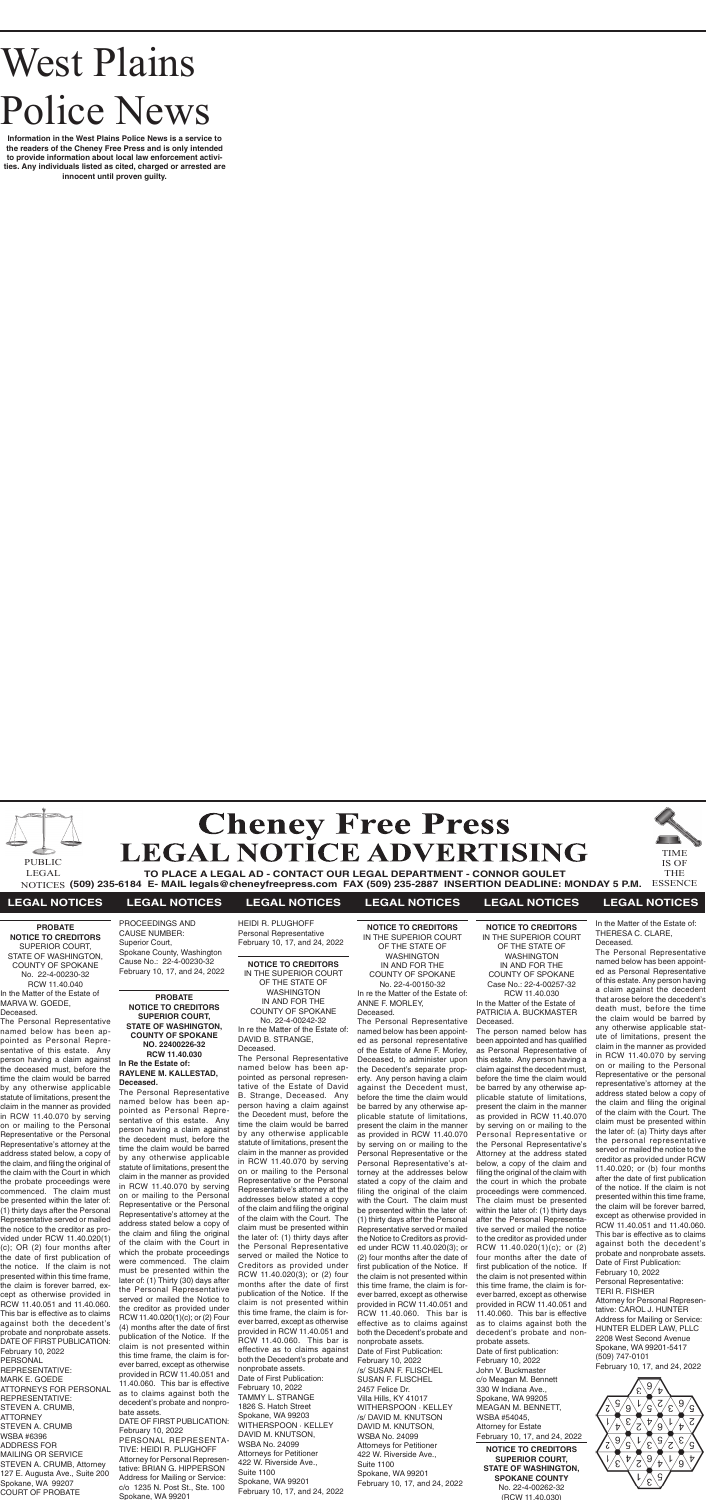#### **EMAIL CLASSIFIED ADS classifieds@cheneyfreepress.com**

**TO PLACE FREE AUTO ADS** CALL 235-6184

#### **PROBATE NOTICE TO CREDITORS**

SUPERIOR COURT STATE OF WASHINGTON, COUNTY OF SPOKANE NO. 22-4-00195-32 RCW 11.40.030

In the Matter of the Estate of: MARILYN J. JORGENSEN, Deceased.

The personal representative named below has been appointed as personal representative of this estate. Any person having a claim against the decedent must, before the time the claim would be barred by any otherwise applicable statute of limitations, present the claim in the manner as provided in RCW 11.40.070 by serving on or mailing to the personal representative or the personal representative's attorney at the address stated below a copy of the claim and filing the original of the claim with the court. The claim must be presented within the later of: (1) Thirty days after the personal representative served or mailed the notice to the creditor as provided under RCW 11.40.020(3); or (2) four months after the date of first publication of the notice. If the claim is not presented within this time frame, the claim is forever barred, except as otherwise provided in RCW 11.40.051 and 11.40.060. This bar is effective as to claims against both the decedent's probate and nonprobate assets. DATE OF FIRST PUBLICATION: February 3, 2022. BARBARA ANNE THOMASON Personal Representative Address: 15051 Touraine Way Irvine, CA 92604 DOUGLAS • EDEN

By: BRENT T. STANYER Attorney for Estate 717 W. Sprague Ave., Ste. 1500 Snokane, Washington Telephone: (509) 455-5300 February 3, 10, and 17, 2022

99201-3923

#### **NOTICE TO CREDITORS**

IN THE SUPERIOR COURT OF THE STATE OF WASHINGTON IN AND FOR THE COUNTY OF SPOKANE No. 22-4-00187-32

In re the Matter of the Estate of: ROBERT E. SCHEEL,

Deceased. The Personal Representative named below has been appointed as personal representative of the Estate of Robert E. Scheel, Deceased. Any person having a claim against the Decedent must, before the time the claim would be barred by any otherwise applicable statute of limitations, present the claim in the manner as provided in RCW 11.40.070 by serving on or mailing to the Personal Representative or the Personal Representative's attorney at the addresses below stated a copy of the claim and filing the original of the claim with the Court. The claim must be presented within the later of: (1) thirty days after the Personal Representative served or mailed the Notice to Creditors as provided under RCW 11.40.020(3); or (2) four months after the date of first publication of the Notice. If the claim is not presented within this time frame, the claim is forever barred, except as otherwise provided in RCW 11.40.051 and RCW 11.40.060. This bar is effective as to claims against both the Decedent's probate and nonprobate assets. Date of First Publication: DAVID F. SCHEEL 10210 S Kiesling Rd. Spokane, WA 99223 WITHERSPOON · KELLEY LINDSAY M. KORNEGAY, WSBA No. 54029 Attorneys for Petitioner 422 W. Riverside Ave., Suite 1100 Spokane, WA 99201 February 3, 10, and 17, 2022

#### **PROBATE NOTICE TO CREDITORS** SUPERIOR COURT, SPOKANE COUNTY,

WASHINGTON Case No.: 22-4-00176-32 In the Matter of the Estate of: BETTY J. RATZMAN,

#### Deceased.

The personal representative named below has been appointed as personal representative of this estate. Any person having a claim against the decedent must, before the time the claim would be barred by any otherwise applicable statute of limitations, present the claim in the manner provided in RCW 11.40.070 by serving on or mailing to the personal representative or the personal representative's attorney at the address stated below, a copy of the claim and filing the original claim with the court in which the probate proceedings were commenced. The claim must be presented within the later of (1) Thirty (30) days after the personal representative served or mailed the notice to the creditor as provided under RCW 11.40.020(1)(c); or (2) four months after the date of first publication of the notice. If the claim is not presented within this time frame, the claim is forever barred, except as otherwise provided in RCW 11.40.051 and 11.40.060. This bar is effective as to claims against both the decedent's probate and nonpro-

bate assets. DATE OF FIRST PUBLICATION: February 3, 2022

PERSONAL REPRESENTA-TIVE: Michael N. Ratzman ATTORNEY FOR THE PER-SONAL REPRESENTATIVE: Jeanne J. Dawes, WSBA #44888 ADDRESS FOR MAILING OR SERVICE: 103 E. Indiana Ave., Ste. A Spokane, WA 99207 COURT OF PROBATE PROCEEDINGS Spokane County Superior February 3, 10, and 17, 2022

**NOTICE TO CREDITORS** IN THE SUPERIOR COURT OF THE STATE OF WASHINGTON IN AND FOR THE COUNTY OF SPOKANE No. 22-4-00052-32 IN THE MATTER OF THE ESTATE OF JOHN L. HARVEY,

Deceased.

The person named below has been appointed as Personal Representative of the Estate of John L. Harvey, Deceased. Any person having a claim against the Decedent must, before the time the claim would be barred by any otherwise applicable statute of limitations, p claim in the manner as provided in RCW 11.40.070 by serving on or mailing to the personal representative or the personal representative's attorney at the addresses below stated a copy of the claim and filing the original of the claim with the court. The claim must be presented within the later of: (1) Thirty days after the Personal Representative served or mailed the notice to the creditor as provided under RCW 11.40.020(1)(c); or (2) four months after the date of first publication of the notice. If the claim is not presented within this time frame, the claim is forever barred, except as otherwise provided in RCW 11.40.051 and 11.40.060. This bar is effective as to claims against both the decedent's probate and nonprobate assets. Date of First Publication: February 3, 2022 Melissa Danelo c/o M. Gregory Embrey WITHERSPOON KELLEY 1100 US Bank Building 422 West Riverside Avenue Spokane, Washington 99201 WITHERSPOON KELLEY By M. GREGORY EMBREY, WSBA# 42391 Attorneys for the Personal Representative c/o M. Gregory Embrey 1100 US Bank Building 422 West Riverside Avenue Spokane, Washington 99201 February 3, 10, and 17, 2022

**PROBATE NOTICE TO CREDITORS** IN THE SUPERIOR COURT FOR THE STATE OF WASHINGTON IN AND FOR THE COUNTY OF SPOKANE No. 22400099-32 RCW 11.40.030 In the Matter of the Estate of EDWARD R. WOESSNER, Deceased. The Co-Personal Representatives named below have been appointed as Co-Personal Representatives of this estate. Any person having a claim against the decedent must, before the time the claim would be barred by any otherwise applicable statute of limitations, present the claim in the manner as provided in RCW 11.40.070 by serving on or mailing to the Co-Personal Representative or the Co-Personal Representatives' attorney at the address stated below a copy of the claim and filing the original of the claim with the court in which the probate proceedings were commenced. The claim must be presented within the later of: (1) Thirty days after the Personal Representative served or mailed the notice to the creditor as provided under RCW 11.40.020(1)(c); or (2) four months after the date of first publication of the notice. If the claim is not presented within this time frame, the claim is forever barred, except as otherwise provided in RCW 11.40.051 and 11.40.060. This bar is effective as to claims against both the decedent's probate and nonprobate assets. Date of first publication: February 3, 2022 /s/ Kristi A. Woessner Kristi A. Woessner Co-Personal Representative /s/ Kyle A. Woessner Kyle A. Woessner Co-Personal Representative Attorney for Personal Representatives: MICHELLE K. FOSSUM, WSBA #20249 SAYRE SAYRE & FOSSUM, P.S. Address for Mailing or Service: 201 West North River Drive, Suite 460 Spokane, Washington 99201-2262 (509) 325-7330 February 3, 10, and 17, 2022

#### **PROBATE NOTICE TO CREDITORS SUPERIOR COURT OF WASHINGTON FOR KING COUNTY** Case No. 22-4-00441-7 KNT

RCW 11.40.030 IN THE MATTER OF THE ESTATES OF BARBARA J. RICKEY, Deceased.

The Personal Representative named below has been appointed as Personal Representative of this estate. Any person having a claim against the decedent must, before the time the claim would be barred by any otherwise applicable statute of limitations, present the claim in the manner as provided in RCW 11.40.070 by serving on or mailing to the Personal Representative or the Personal Representative's attorney at the address stated below a copy of the claim and filing the original of the claim with the court. The claim must be presented within the later of: (1) Thirty days after the Personal Representative served or mailed the notice to the creditor as provided under RCW 11.40.020(1)(c); or (2) four months after the date of first publication of the notice. If the claim is not presented within this time frame, the claim is forever barred, except as otherwise provided in RCW 11.40.051 and 11.40.060. This bar is effective as to claims against both the decedent's probate and nonpro-

bate assets. DATE OF FIRST PUBLICATION: February 3, 2022 PERSONAL REPRESENTA-TIVE: Mark J. Rickey ATTORNEY FOR PERSONAL REPRESENTATIVE: Aaron A. Jennings, WSBA# 30566 Of Lombino Martino, P.S. ADDRESS FOR MAILING OR SERVICE: Lombino Martino, P.S. 9315 Gravelly Lake Dr. SW Suite 201, Lakewood, WA 98499 February 3, 10, and 17, 2022

**SUMMONS BY PUBLICATION IN THE SUPERIOR COURT OF THE STATE OF WASHINGTON IN AND FOR THE COUNTY OF SPOKANE** No. 22-2-00032-32 HAYDEN J. DEL PIZZO and AMANDA M. DEL PIZZO, husband and wife, Plaintiffs, vs.

TERESA BERNTSEN, DIREC-TOR OF WASHINGTON STATE DEPARTMENT OF LICENSING, HOME BOYS, INC., ALL AMERI-CAN CORP dba AMERICAN. HOME CENTER and any unknown claimants of the above defendants, Defendants.

THE STATE OF WASHINGTON to:

HOME BOYS, INC., ALL AMERI-CAN CORP dba AMERICAN HOME CENTER and the unknown claimants of the above defendants:

You are hereby summoned to appear within sixty days after the date of the first publication of this summons, to-wit, within sixty days after the 13th day of January, 2022, and defend the above entitled action in the above entitled court, and answer the complaint of the plaintiff, Hayden J. Del Pizzo and Amanda M. Del Pizzo, and serve a copy of your answer upon the undersigned attorney for plaintiff, Neil E. Humphries, at his office below stated; and in case of your failure so to do, judgment will be rendered against you according to the demand of the complaint, which has been filed with the clerk of said court. This is a complaint for quiet title to that certain mobile home described as follows: 2007 Karsten 70 x 66 mobile home, Vin No. STA0282559OR-AB. The Writ of Mandamus would be a court order declaring the title to the mobile home be issued in the name of the plaintiffs free and clear of claims of other persons or entities.

DATED this 29th day of December, 2021. /s/ Neil E. Humphries NEIL E. HUMPHRIES, WSBA# 2737 Attorney for Plaintiff 421 W. Riverside Ave., Ste. 704 Spokane, WA 99201-0410 Phone: (509) 838-4148 January 13, 20, 27, February 3, 10, and 17, 2022

> **NOTICE TO CREDITORS** SUPERIOR COURT OF WASHINGTON FOR SPOKANE COUNTY NO. 21-4-02449-32 In the Matter of the Estate of: RICKY D. SOELTER,

Deceased. The personal representative named below has been appointed as personal representative of

this estate. Any persons having a claim against the decedent must, before the time the claim would be barred by any otherwise applicable statute of limitations, present the claim in the manner as provided in RCW 11.40.070 by serving on or mailing to the personal representative or the personal representative's attorney at the address stated below a copy of the claim and filing the original of the claim with the court. The claim must be presented within the later of: (1) Thirty days after the personal representative served or mailed the notice to the creditor as provided under RCW 11.40.020(3); or (2) four months after the date of first publication of the notice. If the claim is not presented within this time frame, the claim is forever barred, except as otherwise provided in RCW 11.40.051 and 11.40.060. This bar is effective as to claims against both the decedent's probate and nonprobate assets. Date of First Publication: February 3, 2022. Personal Representative: SHARON A. LARSEN Attorney for Personal Representative: THOMAS M. GEIGER, WSBA #6885 Address for Mailing or Service: 516 West Sharp Avenue Spokane, Washington 99201 Phone: (509) 327-5347 February 3, 10, and 17, 2022

#### **PROBATE NOTICE TO CREDITORS**

SUPERIOR COURT OF THE STATE OF WASHINGTON IN AND FOR SPOKANE COUNTY NO. 22-4-00177-32 In the Matter of the Estate of RONALD A. SCHMIDT,

Deceased. The Personal Representative, JESSICA EMMETT has been appointed as Personal Representative of this estate. Any person having a claim against the decedent must, before the time the claim would be barred by any otherwise applicable statute of limitations, present the claim in the manner as provided in RCW 11.40.070 by serving on or mailing either to the Personal Representative or the Personal Representative's attorney at the address stated below a copy of the claim and filing the original of the claim with the court. The claim must be presented within the later of (1) Thirty days after the Personal Representative served or mailed the notice to the creditor as provided under RCW 11.40.020(3); or (2) four months after the date of first publication of the notice. If the claim is not presented within this time frame, the claim is forever barred, except as otherwise provided within RCW 11.40.051 and 11.40.060. This bar is effective as to claims against both the decedent's probate and non-probate assets. DATE OF FIRST PUBLICATION OF THIS NOTICE: February 3, 2022 Send Claims To: Moulton Law Offices, P.S. Attn: Matthew M. Luedke 1220 N. Mullan Road Spokane, WA 99206 February 3, 10, and 17, 2022

**PROBATE NOTICE TO CREDITORS** SUPERIOR COURT, STATE OF WASHINGTON, COUNTY OF SPOKANE NO. 22-4-00215-32 RCW 11.40.030 In the Matter of the Estate of

IRIS ELAINE KIGER,

#### Deceased.

The Personal Representative named below has been appointed as the Personal Representative of this estate. Any person having a claim against the Decedent must, before the time the claim would be barred by any otherwise applicable statute of limitations, present the claim in the manner as provided in RCW 11.40.070 by serving on or mailing to the Co-Personal Representative at the addresses stated below, a copy of the claim and filing the original of the claim with the court. The claim must be presented within the later of: (1) Thirty days after the Personal Representative served or mailed the notice to the creditor as provided under RCW 11.40.020(3);

or (2) four months after the date

of first publication of the notice. If the claim is not presented within this time frame, the claim is forever barred, except as otherwise provided in RCW 11.40.051 and 11.40.060. This bar is effective as to claims against both the Decedent's probate and nonprobate assets. Date of First Publication: February 3, 2022 /s/ Scott L. Simpson Scott L. Simpson 30561 N. Nautical Loop Spirit Lake, ID 83869 Address For Mailing Notice: PAINE HAMBLEN, LLP By: /s/ Eric Sachtjen Eric Sachtjen, WSBA No. 31466 717 West Sprague Ave., Suite 1200 Spokane, Washington 99201-3505 (509) 455-6000 February 3, 10, and 17, 2022

**PROBATE NOTICE TO CREDITORS SUPERIOR COURT OF WASHINGTON FOR SPOKANE COUNTY NO. 21-4-00345-32 (RCW 11.40.030) Estate of: GARY L. CATLETT, Deceased.**

**PLEASE TAKE NOTICE** The above Court has appointed me as Personal Representative of Decedent's estate. Any person having a claim against the Decedent must present the claim: (a) Before the time when the claim would be barred by any applicable statute of limitations, and (b) In the manner provided in RCW 11.40.070: (i) By filing the original of the claim with the foregoing Court, and (ii) By serving on or mailing to me at the address below a copy of the claim. The claim must be presented by the later of: (a) Thirty (30) days after I served or mailed this Notice as provided in RCW 11.40.020(1)(c), or (b) Four (4) months after the date of first publication of this Notice. If the claim is not presented within this time period, the claim will be forever barred except as provided in RCW 11.40.051 and 11.40.060. This bar is effective for claims against both the Decedent's probate and non-probate assets.

**PROBATE NOTICE TO CREDITORS**  IN THE SUPERIOR COURT OF THE STATE OF WASHINGTON IN AND FOR THE COUNTY OF SPOKANE Case No. 22-4-00200-32 In re the Estate of: ELEANOR E. MONTE, Deceased.

**PLEASE TAKE NOTICE** that the above Court has appointed me as Personal Representative of Decedent's estate. Any person having a claim against the Decedent must, before the time the claim would be barred by any otherwise applicable statute of limitations, present the claim in the manner provided in RCW 11.40.070 by filing the original of the claim with the foregoing Court, and by serving on or mailing to me at the address below a copy of the claim. The claim must be presented by the later of: (1) Thirty (30) days after I served or mailed this Notice as provided under RCW 11.40.020(1)(c); or (2) Four (4) months after the date of first publication of this Notice. If the claim is not presented within this time frame, the claim

**PROBATE NOTICE TO CREDITORS**  IN THE SUPERIOR COURT OF THE STATE OF WASHINGTON IN AND FOR THE COUNTY OF SPOKANE Case No. 22-4-00203-32 In re the Estate of: JAMES E. MORIN, AKA, EMMETT JAMES MORIN,

Deceased. **PLEASE TAKE NOTICE** that the above Court has appointed me as Personal Representative of Decedent's estate. Any person having a claim against the Decedent must, before the time the claim would be barred by any otherwise applicable statute of limitations, present the claim in the manner provided in RCW 11.40.070 by filing the original of the claim with the foregoing Court, and by serving on or mailing to me at the address below a copy of the claim. The claim must be presented by the later of: (1) Thirty (30) days after I served or mailed this Notice as provided under RCW 11.40.020(1)(c); or (2) Four (4) months after the date of first publication of this Notice. If the claim is not presented within this time frame, the claim is forever barred, except as provided in RCW 11.40.051 and 11.40.060. This bar is effective for claims against both the Decedent's probate and non-probate assets.

Date of First Publication of this Notice: February 10, 2022 Jamie Morin, Personal Representative c/o T & G Attorneys, A Professional Services **Corporation** 823 W. 7th Avenue, Suite 101 Spokane, WA 99204 Garry M. Perno, GaGg Spokane Superior Court Cause No. 22-4-00203-32 February 10, 17, and 24, 2022

#### **Notice of Dissolution Under Washington Business Corporation Law**

Notice to the Creditors of and Claimants against Rail Creek Furniture Co.:

NOTICE is hereby given by Rail Creek Furniture Co., a Washington corporation ("Corporation"), which was dissolved by the filing of Articles of Dissolution in the office of the Washington Secretary of State effective on the 2nd day of February, 2022, that all creditors of and claimants against this Corporation are hereby required to present their claims in writing and in detail, including respective accounts and demands against the Corporation. Such presentation is to be at c/o 919 West Crestview Road, Spokane, WA 99224 on or before the 28th day of February, 2022, or such claims, accounts and demands shall be forever barred as against the property of the corporation and its directors and shareholders. Dated: February 2, 2022

February 10, 17, and 24, 2022

**NOTICE TO CREDITORS** IN THE SUPERIOR COURT OF THE STATE OF WASHINGTON IN AND FOR THE COUNTY OF SPOKANE No. 21-4-02640-32 In the Matter of the Estate of: KENNETH DUANCE HANSEN d.o.d. December 11, 2021 Deceased.

The person named below has been appointed and has qualified as Personal Representative of the estate of the above-named Deceased. Each person having a claim against the Decedent must serve their claim on the Personal Representative of the attorneys of record at the address stated below, and must file an executive copy of the claim with the Clerk of the Court within four (4) months after the date of the first publication of this Notice or within four (4) months after the date of the filing of a copy of this Notice with the Clerk of the Court, whichever is later, or the claim will be forever barred, except under those provisions included in RCW 11.40.011 or 11.40.013. This bar is effective as to claims against both the decedent's probate and nonprobate assets. DATE OF FIRST PUBLICATION: February 10, 2022 DATE OF FILING: December 27th, 2021 /s/ Arlyn Hansen Arlyn Hansen Personal Representative February 10, 17, and 24, 2022

Date of First Publication of this Notice: February 10, 2022 Grant W. Riva WSBA # 13990 Attorney for Elizabeth A. Pirello Personal Representative of Decedent's Estate February 10, 17, and 24, 2022

is forever barred, except as provided in RCW 11.40.051 and 11.40.060. This bar is effective for claims against both the Decedent's probate and non-probate assets. Date of First Publication of this Notice: February 10, 2022 Deanna M. Tiplin, Personal Representative c/o T & G Attorneys,

A Professional Services **Corporation** 823 W. 7th Avenue, Suite 101 Spokane, WA 99204 Spokane Superior Court Cause No. 22-4-00200-32 February 10, 17, and 24, 2022

#### **PUBLIC NOTICE City of Cheney Ordinance No. Y-23 Summary**

AN ORDINANCE AMENDING TITLE 11 ENTITLED "TRAFFIC" OF THE CHENEY MUNICIPAL CODE AND PROVIDING FOR OTHER MATTERS RELATED THERETO.

The foregoing is a summary of the principal provisions of Ordinance No. Y-23 of the City of Cheney, adopted on February 8, 2022. Pursuant to RCW 35A.12.160, a full text of the Ordinance will be mailed upon request to Office of the City Clerk, City of Cheney,

609 Second Street, Cheney, Washington 99004. February 17, 2022

#### **PUBLIC NOTICE Notice of SEPA Determination And Public Hearing**

**NOTICE IS HEREBY GIVEN**; The City of Airway Heights has issued a Determination of Non-Significance (DNS) under the State Environmental Policy Act Rules (WAC 197-11) for this proposal. After review of a completed environmental checklist and other information on file with the City, it has been determined that this proposal will not have a probable significant adverse environmental impact on the environment.

**APPLICATION #:**

LUA2020-0047 **APPLICANT:** Donald McLellan, Amarok LLC, 550 Assembly St., 5th Floor, Colombia, SC 29201 **PROPOSAL:** A zoning text amendment to AHMC 17.20 Fences and Walls to expand the use of electrified fences and increased fence height for electric fences in non-residential areas in the City.

#### **PROJECT LOCATION:**

Proposal would apply City wide to non-residential property **SEPA DETERMINATION: Determination of** 

**Non-Significance, DNS PUBLIC HEARING: 6:00 p.m., Wednesday March 9, 2022** Due to COVID 19 Public Meetings and Hearings are being conducted via electronic methods. To participate in this meeting, you may join via Zoom at the following link: Join Zoom Meeting

**https://us02web.zoom. us/j/85452172063**

Meeting ID: **854 5217 2063** One tap mobile

+12532158782, 85452172063# US (Tacoma)

**APPEAL PERIOD: By 4:30 p.m., Thursday, March 3, 2022** The SEPA Checklist and supporting documents are available at the Airway Heights Planning Office, located in the Development Services Department at 13414 W. Sunset Hwy (SR-2), Airway Heights, WA, 99001.

To submit your comments by mail please address your comments to: Airway Heights Planning Department 1208 S. Lundstrom Airway Heights, WA 99001 To submit your comments by e-mail: planninginfo@cawh.org February 17, 2022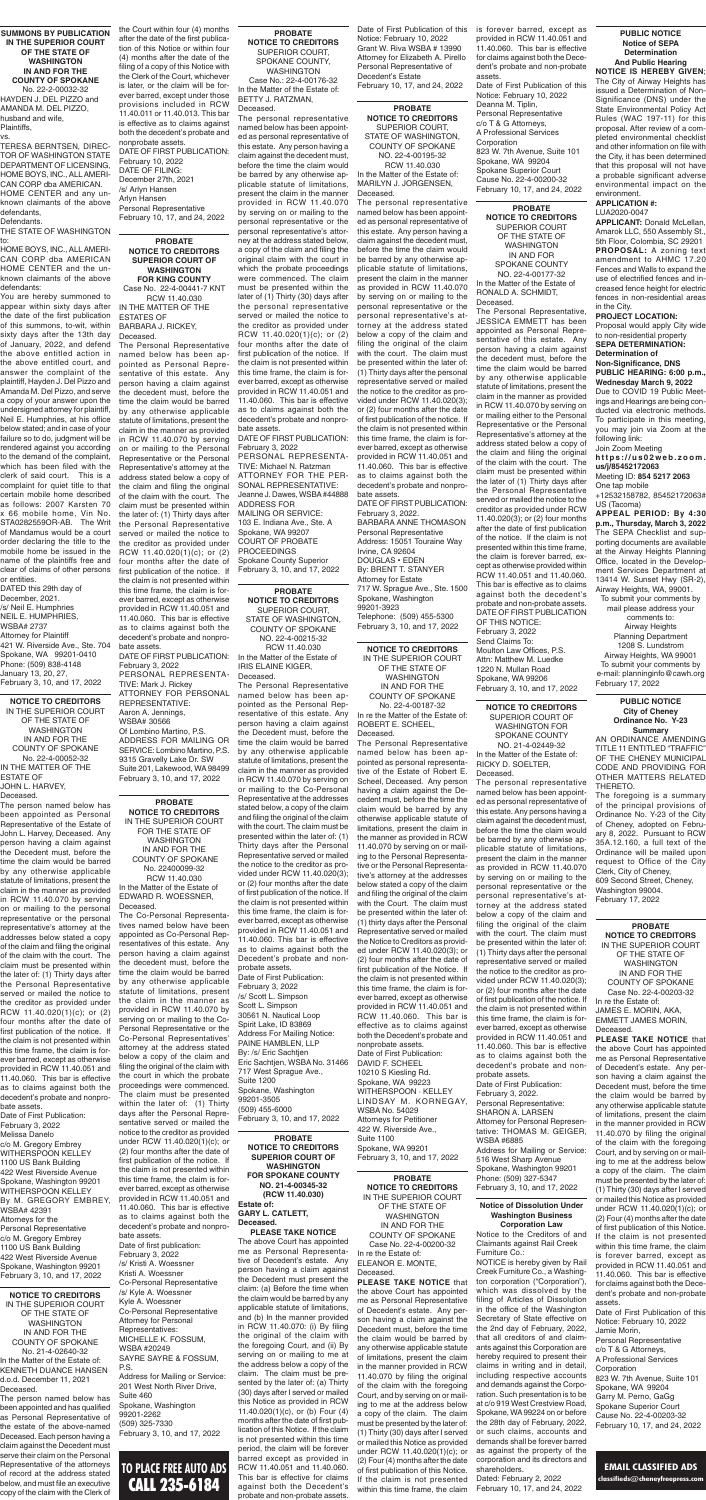WASHINGTON IN AND FOR THE COUNTY OF SPOKANE No. 22-4-00291-32 In the Estate of: RICHARD H. KONSHUK, Deceased.

The personal representative named below has been appointed as personal representative of this estate. Any person having a claim against the decedent must, before the time the claim would be barred by any otherwise applicable statute of limitations, present the claim in the manner as provided in RCW 11.40.070 by serving on or mailing to the personal representative or the personal representative's attorney at the address stated below a copy of the claim and filing the original of the claim with the court. The claim must be presented within the later of: (1) Thirty days after the personal representative served or mailed the notice to the creditor as provided under RCW 11.40.020(3); or (2) four months after the date of first publication of the notice. If the claim is not presented within this time frame, the claim is forever barred, except as otherwise provided in RCW 11.40.051 and 11.40.060. This bar is effective as to claims against both the decedent's probate and nonprobate assets. DATE OF FIRST PUBLICATION: February 17, 2022. RALPH L. KONSHUK Personal Representative Address: PO BOX 132 EPHRATA, WA 98823 DOUGLAS • EDEN By: DIANE J. KIEPE WSBA NO. 35933 Attorneys for Estate 717 W. Sprague Ave., Suite 1500 Spokane, Washington 99201-3923 Telephone: (509) 455-5300 February 17, 24, and March 3, 2022

**PROBATE NOTICE TO CREDITORS** SUPERIOR COURT OF THE STATE OF February 17, 24, and March 3, 2022

**PROBATE** 

**NOTICE TO CREDITORS** SUPERIOR COURT OF WASHINGTON FOR SPOKANE COUNTY NO. 22-400338-32 RCW 11.40.030 In the Matter of the Estate of: MARIE V. KEHRLI,

Deceased.

The Personal Representative named below has been appointed as Personal Representative of this estate. Any person having a claim against the Decedent must, before the time the claim would be barred by any otherwise applicable statute of limitations, present the claim in the manner as provided in RCW 11.40.070 by serving on or mailing to the Personal Representative or the Personal Representative's attorney at the address stated below a copy of the claim and filing the original of the claim with the Court. The claim must be presented within the later of: (1) Thirty days after the Personal Representative served or mailed the notice to the creditor as provided under RCW 11.40.020(3); or (2) four months after the date of first publication of the notice. If the claim is not presented within this time frame, the claim is forever barred, except as otherwise provided in RCW 11.40.051 and 11.40.060. This bar is effective as to claims against both the Decedent's probate and non-probate assets. Date of First Publication: February 17, 2022 Personal Representative: Stephen A. Verna Attorney for the Personal Representative: David E. Eash Address for Mailing or Service: 421 W. Riverside, Suite 1600, Spokane, WA 99201

**PROBATE NOTICE TO CREDITORS** SUPERIOR COURT, STATE OF WASHINGTON, COUNTY OF SPOKANE NO. 22-4-00290-32 RCW 11.40.030 In the Matter of the Estate of: JOHN M. VALOFF, Deceased.

The personal representative named below has been appointed as personal representative of this estate. Any person having a claim against the decedent must, before the time the claim would be barred by any otherwise applicable statute of limitations, present the claim in the manner as provided in RCW 11.40.070 by serving on or mailing to the personal representative or the personal representative's attorney at the address stated below a copy of the claim and filing the original of the claim with the court. The claim must be presented within the later of: (1) Thirty days after the personal representative served or mailed the notice to the creditor as provided under RCW 11.40.020(3); or (2) four months after the date of first publication of the notice. If the claim is not presented within this time frame, the claim is forever barred, except as otherwise provided in RCW 11.40.051 and 11.40.060. This bar is effective as to claims against both the decedent's probate and nonprobate assets.

DATE OF FIRST PUBLICATION: February 17, 2022. VALERIE VALOFF-PECK Personal Representative Address: P.O BOX 2346 EL GRANADA, CA 94018 DOUGLAS • EDEN By: VALERIE VALOFF-PECK Attorney for Estate 717 W. Sprague Ave., Ste. 1500 Spokane, Washington 99201-3923 Telephone: (509) 455-5300 February 17, 24, and March 3, 2022

#### **PROBATE NOTICE TO CREDITORS** SUPERIOR COURT, SPOKANE COUNTY, WASHINGTON Case No.: 22-4-00175-32

In the Matter of the Estate of: DORIS M. SMETHERS, Deceased.

**PROBATE NOTICE TO CREDITORS**  IN THE SUPERIOR COURT OF THE STATE OF WASHINGTON IN AND FOR THE COUNTY OF SPOKANE Case No. 22-4-00202-32 In re the Estate of: THOMAS NATHAN FOSTER, **Deceased** 

The personal representative named below has been appointed as personal representative of this estate. Any person having a claim against the decedent must, before the time the claim would be barred by any otherwise applicable statute of limitations, present the claim in the manner provided in RCW 11.40.070 by serving on or mailing to the personal representative or the personal representative's attorney at the address stated below, a copy of the claim and filing the original claim with the court in which the probate proceedings were commenced. The claim must be presented within the later of (1) Thirty (30) days after the personal representative served or mailed the notice to the creditor as provided under RCW 11.40.020(1)(c); or (2) four months after the date of first publication of the notice. If the claim is not presented within this time frame, the claim is forever barred, except as otherwise provided in RCW 11.40.051 and 11.40.060. This bar is effective as to claims against both the decedent's probate and nonprobate assets. DATE OF FIRST PUBLICATION:

February 17, 2022 PERSONAL REPRESENTA-TIVE: Kathleen R. Jingling ATTORNEY FOR THE PER-SONAL REPRESENTATIVE: Jeanne J. Dawes, WSBA #44888 ADDRESS FOR MAILING OR SERVICE: 103 E. Indiana Ave., Ste. A Spokane, WA 99207 COURT OF PROBATE PROCEEDINGS Spokane County Superior February 17, 24, and March 3, 2022

#### **NOTICE TO CREDITORS**

IN THE SUPERIOR COURT OF THE STATE OF WASHINGTON IN AND FOR THE COUNTY OF SPOKANE No. 22-4-00279-32 In re the Matter of the Estate of: JACK C. LEESON, Deceased.

The Personal Representative named below has been appointed as personal representative of the Estate of Jack C. Leeson, Deceased. Any person having a claim against the Decedent must, before the time the

#### **NOTICE TO CREDITORS** IN THE SUPERIOR COURT OF THE STATE OF WASHINGTON IN AND FOR THE COUNTY OF SPOKANE No. 21402374-32 In the matter of the Estate of J. ALLEN BLODGETT, Deceased.

The Personal Representative named below has been appointed as Personal Representative of this Estate. Any person having a claim against the Decedent must, before the time the claim would be barred by any otherwise applicable statute of limitations, present the claim in the manner as provided in RCW 11.40.070 by serving on or mailing to the Personal Representative or the Personal Representative's attorney at the address stated below a copy of the claim and filing the original of the claim with the Court. The claim must be presented within the later of: (1) Thirty days after the Personal Representative served or mailed the notice to the creditor as provided under RCW 11.40.020(3); or (2) four months after the date of first publication of the notice. If the claim is not presented within this time frame, the claim is forever barred, except as otherwise provided in RCW 11.40.051 and 11.40.060. This bar is effective as to claims against both the Decedent's probate and nonprobate assets. Date of First Publication:

February 17, 2022. Date of Filing Copy of Notice To Creditors with the Clerk of the Court: February 10, 2022. Personal Representative: BAVONNIE CLARK BLODGETT Attorney for the Personal Representative: Becki Wheeler McNEICE WHEELER, PLLC Address for Mailing or Service: 221 W. Main Ave., Ste 100 Spokane, WA 99201 Bavonnie Clark Blodgett /s/ BAVONNIE CLARK BLODGETT Personal Representative for the Estate of J. ALLEN BLODGETT, /s/ Becki Wheeler BECKI WHEELER, WSBA #36676 MCNEICE WHEELER, PLLC 11404 E. SPRAGUE AVENUE SPOKANE, WA 99206 (509) 928-4141 p (509) 928-9166 f February 17, 24, and

March 3, 2022

**PROBATE NOTICE TO CREDITORS**  IN THE SUPERIOR COURT OF THE STATE OF WASHINGTON IN AND FOR THE COUNTY OF SPOKANE Case No. 22-4-00201-32 In re the Estate of: DONALD "SWEDE" SUMMERS,

Deceased. **PLEASE TAKE NOTICE** that the above Court has appointed me as Personal Representative of Decedent's estate. Any person having a claim against the Decedent must, before the time the claim would be barred by any otherwise applicable statute of limitations, present the claim in the manner provided in RCW 11.40.070 by filing the original of the claim with the foregoing Court, and by serving on or mailing to me at the address below a copy of the claim. The claim must be presented by the later of: (1) Thirty (30) days after I served or mailed this Notice as provided under RCW 11.40.020(1)(c); or (2) Four (4) months after the date of first publication of this Notice. If the claim is not presented within this time frame, the claim is forever barred, except as provided in RCW 11.40.051 and 11.40.060. This bar is effective for claims against both the Decedent's probate and non-probate assets. Date of First Publication of this Notice: February 17, 2022 Dale McCall, Personal Representative c/o T & G Attorneys, A Professional Services Corporation 823 W. 7th Avenue, Suite 101 Spokane, WA 99204 Spokane Superior Court Cause No. 22-4-00201-32 February 17, 24, and March 3, 2022

**PLEASE TAKE NOTICE** that the above Court has appointed me as Personal Representative of Decedent's estate. Any person having a claim against the Decedent must, before the time the claim would be barred by any otherwise applicable statute of limitations, present the claim in the manner provided in RCW 11.40.070 by filing the original of the claim with the foregoing Court, and by serving on or mailing to me at the address below a copy of the claim. The claim must be presented by the later of: (1) Thirty (30) days after I served or mailed this Notice as provided under RCW 11.40.020(1)(c); or (2) Four (4) months after the date of first publication of this Notice. If the claim is not presented within this time frame, the claim is forever barred, except as provided in RCW 11.40.051 and 11.40.060. This bar is effective for claims against both the Decedent's probate and non-probate assets.

Date of First Publication of this Notice: February 17, 2022 Martin Thomas Foster, Personal Representative c/o T & G Attorneys, A Professional Services Corporation

823 W. 7th Avenue, Suite 101 Spokane, WA 99204 Spokane Superior Court Cause No. 22-4-00202-32 February 17, 24, and March 3, 2022

> **PROBATE NOTICE TO CREDITORS** SUPERIOR COURT, STATE OF WASHINGTON, COUNTY OF SPOKANE NO. 22-4-00265-32 RCW 11.40.030

In the Matter of the Estate of: JOYCE S. LANG, Deceased.

The personal representative named below has been appointed as personal representative of this estate. Any person having a claim against the decedent must, before the time the claim would be barred by any otherwise applicable statute of limitations, present the claim in the manner as provided in RCW 11.40.070 by serving on or mailing to the personal representative or the personal representative's attorney at the address stated below a copy of the claim and filing the original of the claim with the court. The claim must be presented within the later of: (1) Thirty days after the personal representative served or mailed the notice to the creditor as provided under RCW 11.40.020(3); or (2) four months after the date of first publication of the notice. If the claim is not presented within this time frame, the claim is forever barred, except as otherwise provided in RCW 11.40.051 and

**NOTICE TO CREDITORS** SUPERIOR COURT, STATE OF WASHINGTON, SPOKANE COUNTY No. 22400286-32 RCW 11.40.030 In Re the Matter of the Estate of: EDWARD G. STOKES, Deceased.

**NOTICE IS HEREBY GIVEN**  that the Administrator-Personal Representative named below has been appointed as Personal Representative of the above Estate. Any person having a claim against the Decedent must, before the time the claim would be barred by any otherwise applicable statute of limitations, present the claim in the manner as provided in RCW 11.40.070 by serving on or mailing to the Personal Representative or the Personal Representative's attorney at the address stated below a copy of the claim and filing the original of the claim with the Court. The claim must be presented within the later of: (1) Thirty days after the Personal Representative served or mailed the notice to the creditor as provided under RCW 11.40.020(3); or (2) four months after the date of first publication of the notice. If the claim is not presented within this time frame, the claim is forever barred, except as otherwise provided in RCW 11.40.051 and 11.40.060. This bar is effective as to claims against both the Decedent's probate and nonprobate assets. DATE OF FILING THE NOTICE TO CREDITORS WITH THE CLERK OF THE COURT: February 8, 2022 DATE OF FIRST PUBLICATION: February 17, 2022 /s/ Sandra M. Stokes SANDRA M. STOKES Administrator-Personal Representative /s/ Cynthia L. Schwartz CYNTHIA L. SCHWARTZ, #11270 Attorney for Administrator-Personal Representative 421 W. Riverside Avenue, #720 Spokane, WA 99201 (509) 838-4400 Telephone (509) 838-0335 Facsimile February 17, 24, and March 3, 2022

**NOTICE TO CREDITORS** IN THE SUPERIOR COURT OF THE STATE OF WASHINGTON IN AND FOR THE COUNTY OF SNOHOMISH No. 22 4 00300 31 In re the Estate of:

claim would be barred by any otherwise applicable statute of limitations, present the claim in the manner as provided in RCW 11.40.070 by serving on or mailing to the Personal Representative or the Personal Representative's attorney at the addresses below stated a copy of the claim and filing the original of the claim with the Court. The claim must be presented within the later of: (1) thirty days after the Personal Representative served or mailed the Notice to Creditors as provided under RCW 11.40.020(3); or (2) four months after the date of first publication of the Notice. If the claim is not presented within this time frame, the claim is forever barred, except as otherwise provided in RCW 11.40.051 and RCW 11.40.060. This bar is effective as to claims against both the Decedent's probate and nonprobate assets. Date of First Publication: February 17, 2022 /s/ Cherryl A. Leeson CHERRYL A. LEESON 170 South Coeur d'Alene F-203 Spokane, WA 99201 WITHERSPOON · KELLEY /s/ David M. Knutson DAVID M. KNUTSON, WSBA No. 24099 Attorneys for Petitioner 422 W. Riverside Ave., Suite 1100 Spokane, WA 99201

February 17, 24, and March 3, 2022

11.40.060. This bar is effective as to claims against both the decedent's probate and nonprobate assets.

DATE OF FIRST PUBLICATION: February 17, 2022. ROBERT KELLY LUTZ Personal Representative Address: 12521 Tierra Grande Trail Austin, TX 78732 DOUGLAS • EDEN By: RYAN M. DOUGLAS Attorney for Estate 717 W. Sprague Ave., Ste. 1500 Snokane, Washington 99201-3923 Telephone: (509) 455-5300 February 17, 24, and March 3, 2022

#### **PUBLIC NOTICE CITY OF AIRWAY HEIGHTS SPOKANE COUNTY, WASHINGTON**

**ORDINANCE NO. C-982** AN ORDINANCE ESTABLISH-ING AND ADOPTING INTERIM REGULATIONS RELATING TO CITY WATER SERVICE, WATER ALLOCATION DETERMINATIONS AND A CONCURRENCY PROCESS TO AUTHORIZE WATER SER-VICE CONNECTIONS FOR BUILDINGS AND ASSOCIATED IMPROVEMENTS AND PRO-VIDING FOR OTHER MATTERS RELATED THERETO. February 17, 2022

## **Weekly SUDOKU**

## by Linda Thistle

|                         |                 | $\overline{\mathbf{2}}$ | 3 | $\overline{7}$ |                         |                | 9                       |                         |
|-------------------------|-----------------|-------------------------|---|----------------|-------------------------|----------------|-------------------------|-------------------------|
| 3                       |                 |                         |   |                | 9                       |                |                         |                         |
|                         | 4               |                         |   | 8              |                         | $\overline{2}$ |                         |                         |
| $\overline{\mathbf{2}}$ | $6\phantom{1}6$ |                         |   |                | $\overline{7}$          |                |                         | 8                       |
|                         |                 | 8                       | 6 |                |                         |                | $\overline{\mathbf{4}}$ |                         |
|                         | 9               |                         |   | 5              |                         | 3              |                         |                         |
|                         | 5               |                         |   |                | $\overline{\mathbf{2}}$ | 9              |                         |                         |
| $\overline{7}$          |                 |                         | 5 |                |                         |                | 8                       | 3                       |
|                         |                 | 1                       |   | 9              |                         |                |                         | $\overline{\mathbf{2}}$ |

Place a number in the empty boxes in such a way that each row across, each column down and each small 9-box square contains all of the numbers from one to nine.



#### **NOTICE TO CREDITORS SUPERIOR COURT, STATE OF WASHINGTON, SPOKANE COUNTY** No. 22-4-00263-32 (RCW 11.40.030) In the Matter of the Estate of: WILLIAM R. MORLIN,

Deceased.

The Personal Representative named below has been appointed as Personal Representative of this estate. Any person having a claim against the decedent that arose before the decedent's death must, before the time the claim would be barred by any otherwise applicable statute of limitations, present the claim in the manner as provided in RCW 11.40.070 by serving on or mailing to the Personal Representative or the personal representative's attorney at the address stated below a copy of the claim and filing the original of the claim with the Court. The claim must be presented within the later of: (a) Thirty days after the personal representative served or mailed the notice to the creditor as provided under RCW 11.40.020; or (b) four months after the date of first publication of the notice. If the claim is not presented within this time frame, the claim will be forever barred, except as otherwise provided in RCW 11.40.051 and 11.40.060. This bar is effective as to claims against both the decedent's probate and nonprobate assets. Date of First Publication: February 10, 2022 Personal Representative: CONNIE L. MORLIN Attorney for Personal Representative: CAROL J. HUNTER Address for Mailing or Service: HUNTER ELDER LAW, PLLC 2208 West Second Avenue Spokane, WA 99201-5417 (509) 747-0101 February 10, 17, and 24, 2022

ROBERT W. GLENN, Deceased.

The Administrator named below has been appointed as Administrator of this estate. Any person having a claim against the decedent must, before the time the claim would be barred by any otherwise applicable statute of limitations, present the claim in the manner as provided in RCW 11.40.070 by serving on or mailing to the Administrator or the Administrator's attorney at the address stated below a copy of the claim and filing the original of the claim with the court in which the probate proceedings were commenced. The claim must be presented within the later of: (1) Thirty days after the Administrator served or mailed the notice to the creditor as provided under RCW 11.40.020(1)(c); or (2) four months after the date of first publication of the notice. If the claim is not presented within this time frame, the claim is forever barred, except as otherwise provided in RCW 11.40.051 and 11.40.060. This bar is effective as to claims against both the decedent's probate and nonprobate assets.

Date of First Publication: February 17, 2022 /s/ Ian J. Glenn Ian J. Glenn Administrator: /s/ William W. Mitchell, WSBA #44301 Attorney for Administrator COGDILL NICHOLS REIN WARTELLE ANDREWS 3232 ROCKEFELLER AVENUE EVERETT, WA 98201 PHONE: (425) 259-6111 FAX: (425) 259-6435 February 17, 24, and March 3, 2020

| 2 | s | 9 | ε | 6 | z | L | 8 | Þ |
|---|---|---|---|---|---|---|---|---|
| ε | 8 | L | Þ | 9 | s | 6 | 2 | z |
| Þ | z | 6 | ट | L | 8 | ε | G | 9 |
| 9 | ट | ε | 8 | S | Þ | z | 6 | L |
| 6 | t | z | L | S | 9 | 8 | ε | G |
| 8 | L | G | z | ε | 6 | Þ | 9 | S |
| z | ε | S | S | 8 | L | 9 | Þ | 6 |
| L | 9 | 8 | 6 | Þ | 2 | S | z | ε |
| S | 6 | t | 9 | z | ε | ट | L | 8 |
|   |   |   |   |   |   |   |   |   |

**NDSWer** 





There are 13 black hexagons in the puzzle. Place the numbers 1 - 6 around each of them. No number can be repeated in any partial hexagon shape along the border of the puzzle.